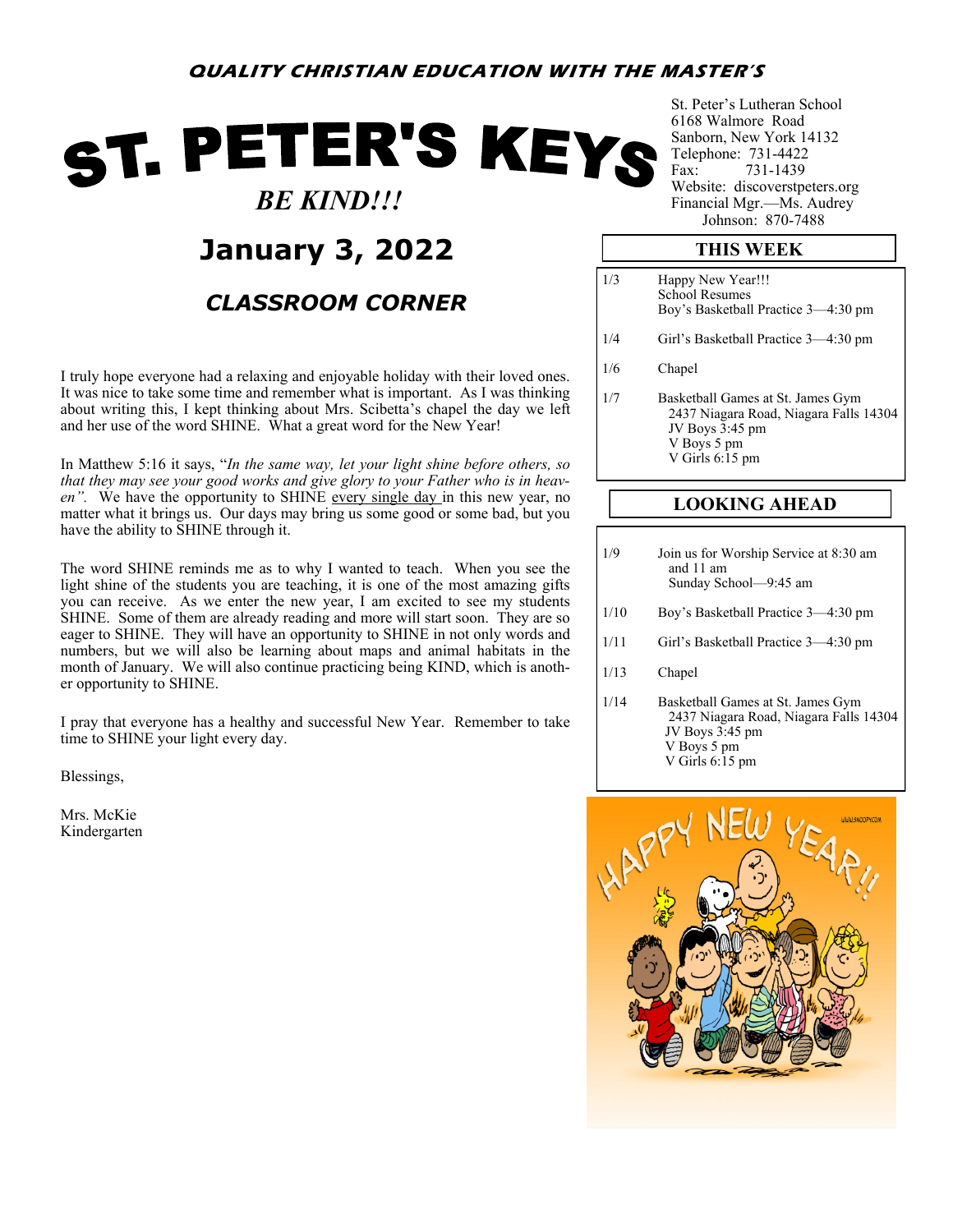#### **BISON'S CHILDREN'S SCHOLARSHIP FUND**

The Bison's Children Scholarship Fund (for students entering K -8) will be accepting Pre-Application for funding for the 2022- 2023 school year beginning January 1, 2022. The **Pre-Application is only for families NEW to Bison's.** The deadline to apply is February 28th. Current families enrolled in Bison's will receive an email with a link to complete the requalification process.

For more information, visit www.bisonfund.com or call 716- 854-0869.

Each new year brings us new opportunities to know Him more, to walk in faith, and grow by His grace.

""...Eye hath not seen, nor ear heard, neither have entered into the heart of man, the things which God hath prepared for them that love Him.'"-I CORINTHIANS 2-9 KJV

May your year be blessed in the Lord.